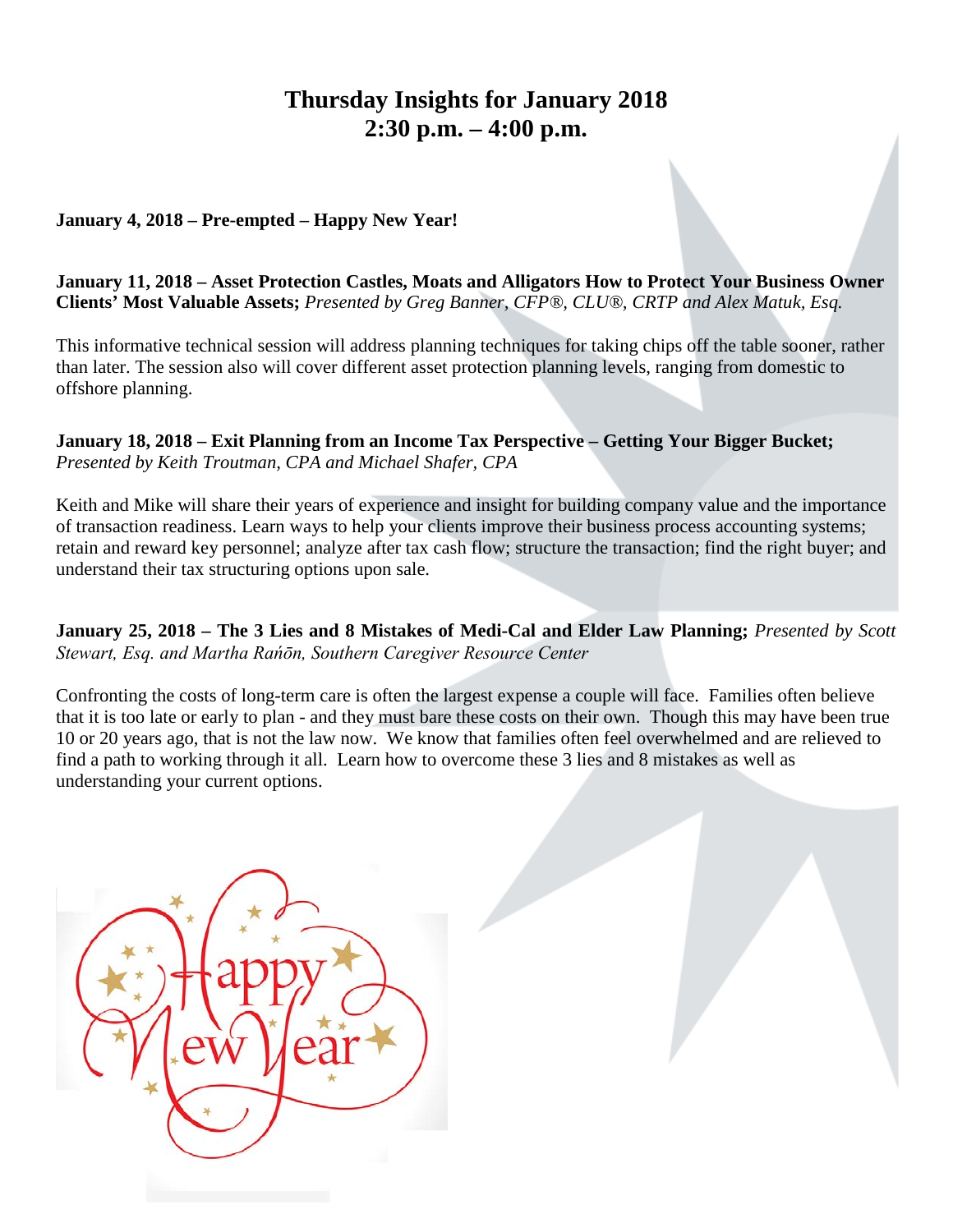# **Thursday Insights for February 2018 2:30 p.m. – 4:00 p.m.**

**February 1, 2018 – Family Businesses: Where Are You Going and How Will You Get There?;** *Presented by Melisa Silverman, JD, CEPA, CEVA, SBA, CMEA and Jeffrey Kates MBA, CEPA*

One of the most common reasons business transitions derail is what we call Expectation Gaps. These are blind spots and pot holes that, once revealed, prevent a business owner from confidently executing their plan. Learn how to create team alignment and identify/prioritize Enhancement Initiatives in The Eight Critical Areas of: risk mitigation, finance, operations, sales and marketing, human resources, and crisis management. Discover a systematic process to address targeted improvements that directly increase value, improve workplace dynamics and drive cash flow.

#### **February 8, 2018 – Pre-empted for the 2018 Fiduciary Attorney Summit in Lake Tahoe**

Don't miss the most important fiduciary attorney educational and recreational event of the year hosted by Peter Myers, Esq. and Sean Kenney, Esq. of Fox Rothschild LLP. Visit [www.fiduciaryattorneysummit.com.](http://www.fiduciaryattorneysummit.com/)

**February 15, 2018 – Prefunding Your Final Expense Planning: A Key Part of Your Financial Plan;**  *Presented by Monica Szakos Cramer, Financial Advisor and Janet Silva, Insurance Agent*

Did you know millions of consumers are retiring early? Compared to previous generations, most are retiring without pensions and group benefits, including no life insurance. Upon retirement, most are shocked to learn their group life insurance coverage has ended. Join Monica and Janet to learn how setting up a Prepaid Funeral Expense Trust affords your clients benefits such as: income tax free funds, exemption from probate, immediate availability, safety from creditors, and more!

**February 22, 2018 – Pre-empted for The Gathering on February 22 & 23, 2018.** 

Visit [www.Gathering2018.com](http://www.gathering2018.com/) to register.



*Please join us for our 14th annual Gathering on February 22 & 23 for two days of shared insights, educa*ti*on, and collegiality. The Gathering is an annual event for all advisors in Estate, Business, and Wealth Strategies Planning. See enclosed brochure for more information.*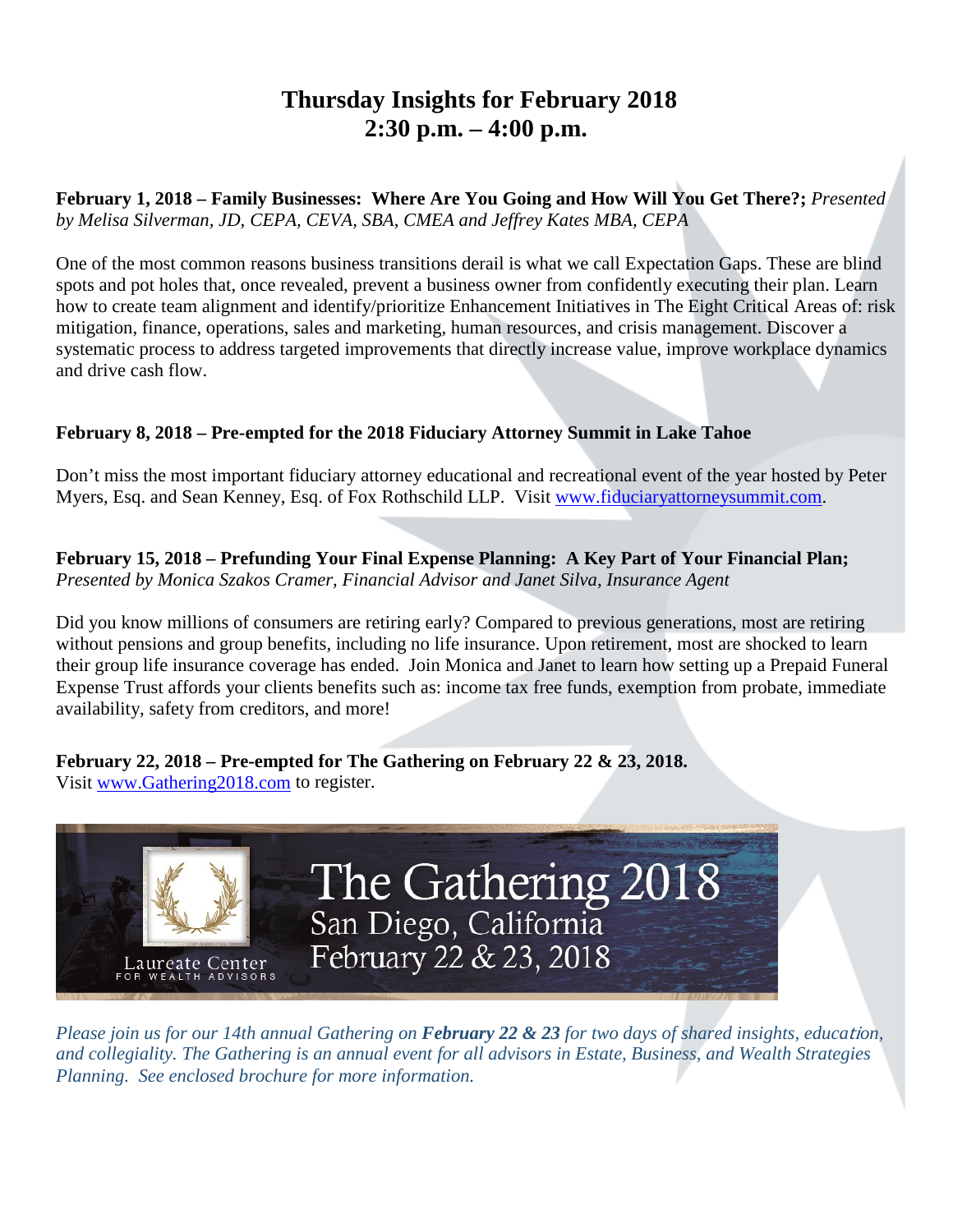# **Thursday Insights for March 2018 2:30 p.m. – 4:00 p.m.**

**March 1, 2018 – Immigration for Business Owners, Real Estate Owners, and Family Members;** *presented by Ryan Alexeev, Esq. and Kimberley Best Robidoux, Esq.*

Yes, there are special rules for non-US citizens. Join Ryan and Kimberley as they uncover where planning is the same and where the pitfalls and nuances of opportunities exist for us to help these sometimes-complicated clients.

#### **March 8, 2018 – Getting Your Legal Affairs in Order in a Changed World – Pitfalls and Options;**  *Presented by Scott Stewart, Esq. and Brooke Jensen, Esq.*

Effective planning is as much or more about preserving family relationships as it is about preserving family assets. Most estate plans will fail to preserve the family relationships and will also fail to take advantage of the changes in the law. Join us to review: protections and control for the surviving spouse; today's disability planning pitfalls and options; as well as your trustee's rights, responsibilities, and liabilities. Estate planning and settlement isn't about a rote distribution of assets. It's about caring for and supporting the relationships embedded in the plan.

#### **March 15, 2018 – SCI Spring Mixer – A St. Patrick's Day Celebration**

While we often come together for education and collegiality, let's take this opportunity to just enjoy each other's company and celebrate St. Patrick's Day – a couple days early. The Southern California Institute invites you to learn interesting facts about Saint Patrick's Day, sample spirited Irish drinks, and taste traditional Irish eats! Register at www.ThursdayInsights.com.



#### **March 22, 2018 – The Elephant in the Room: The Retirement Challenge No One Else Talks About;** *Presented by Trey Fairman, JD, LLM and Cindy Eisenhower*

No one can predict how long their retirement might last, or what financial hiccups they may encounter along the way, but the more a retirement plan addresses common risks such as the need for long-term care, the better the chances are that a retirement plan will be successful.

#### **March 29, 2018 – Pre-empted for Strazzeri Mancini LLP, California Estate and Elder Law, and Southern California Institute Team Building Event**

Every 5th Thursday, the Strazzeri Mancini LLP, California Estate and Elder Law, and Southern California Institute Teams close the offices early to enjoy an afternoon of fun team building activities.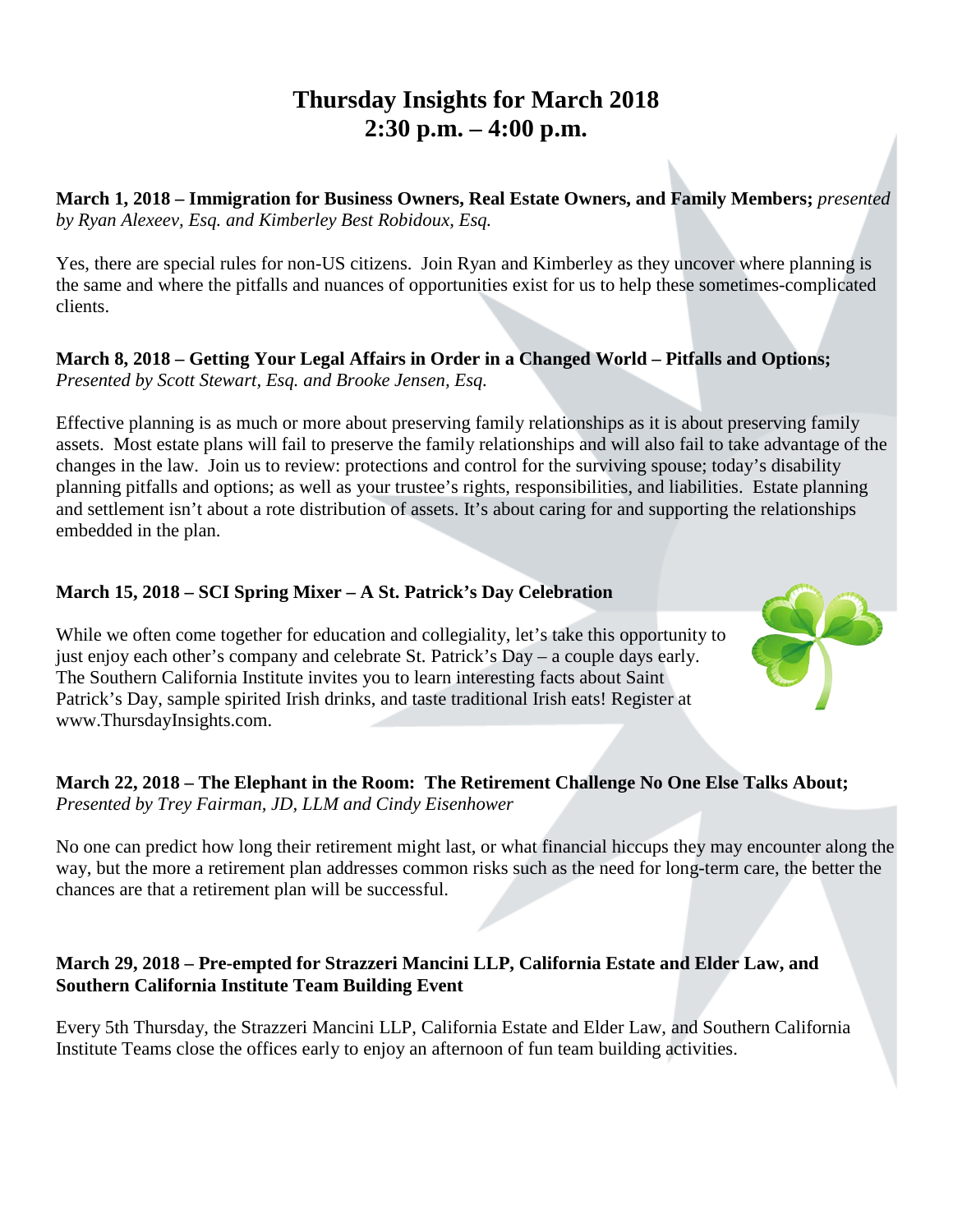# **Thursday Insights for April 2018 2:30 p.m. – 4:00 p.m.**

**April 5, 2018 – Family Businesses: Attractiveness, Readiness, and Valuation – Factors that Business Owners Often Don't Know;** *Presented by Melisa Silverman, JD, CEPA, CEVA, SBA, CMEA and Jeffrey Kates MBA, CEPA*

Simply recasting financials to find a new EBITDA and estimating a factor does not make a true valuation – even when combined with a calculation of fixed assets and goodwill. Misunderstanding enterprise value, a lifestyle business, and/or discrete and non-discrete intangible assets often cause businesses to lose value. Learn the nuances of Assessments/Valuations and how to transition from a Wisdom-driven Business to a Value-driven Business. Value-driven Businesses increase your options by systematizing the magic you've applied to creating success up to this point. They command stability for internal transitions, as well as the highest market value if you decide to sell.

**April 12, 2018 – Honoring Life, Offering Hope. Music Therapy, Hospice and Palliative Care;** *Presented by Michelle Tiernan, Community Educator and Aida Sanchez, Music Therapist*

Seasons Hospice will provide a presentation on the many services available in end of life care, including Music Therapy. These services are usually available much earlier than most patients and families realize. The common misconception is that hospice comes in during the last weeks or days, when in fact the support is usually available much sooner and provides 24/7 response and interdisciplinary support. Music Therapy is a clinical discipline used in hospice that in addition to lovely music, provides interventions for pain management, respiratory distress, emotional and spiritual support.

**April 19, 2018 – Why Most Estate Plans Fail – When the Diagnosis is Dementia;** *Presented by Scott Stewart, Esq. and Steve Mancini, Esq.*

Wills, trusts, and other estate planning documents have been traditionally drafted to solve for the moments before death and the years after death. These documents address the proverbial end as if it's a light switch. Learn how your planning and documents can address the full spectrum of planning – everything that may happen between now and then in the areas of control, health, safety, finances, and estate preservation.

**April 26, 2018 – Life Insurance Policy Audits – Are you Liable?** *Presented by Barry Waxler and Ron Sussman*

Fiduciary level audits of life insurance policies are becoming a necessity, especially for trust owned life insurance. While there are a variety of services available to "audit" insurance policies, most are predatory sales gimmicks that violate the fiduciary requirement. Learn how to distinguish a predatory "audit" from a truly professional and non-biased product. Gain a better understanding of the suitability process, the product selection process, and the importance of the advisor and client interface. Find out how utilizing a certified audit process adds value to your practice, helps recruit and retain clients, and shield you from liability.

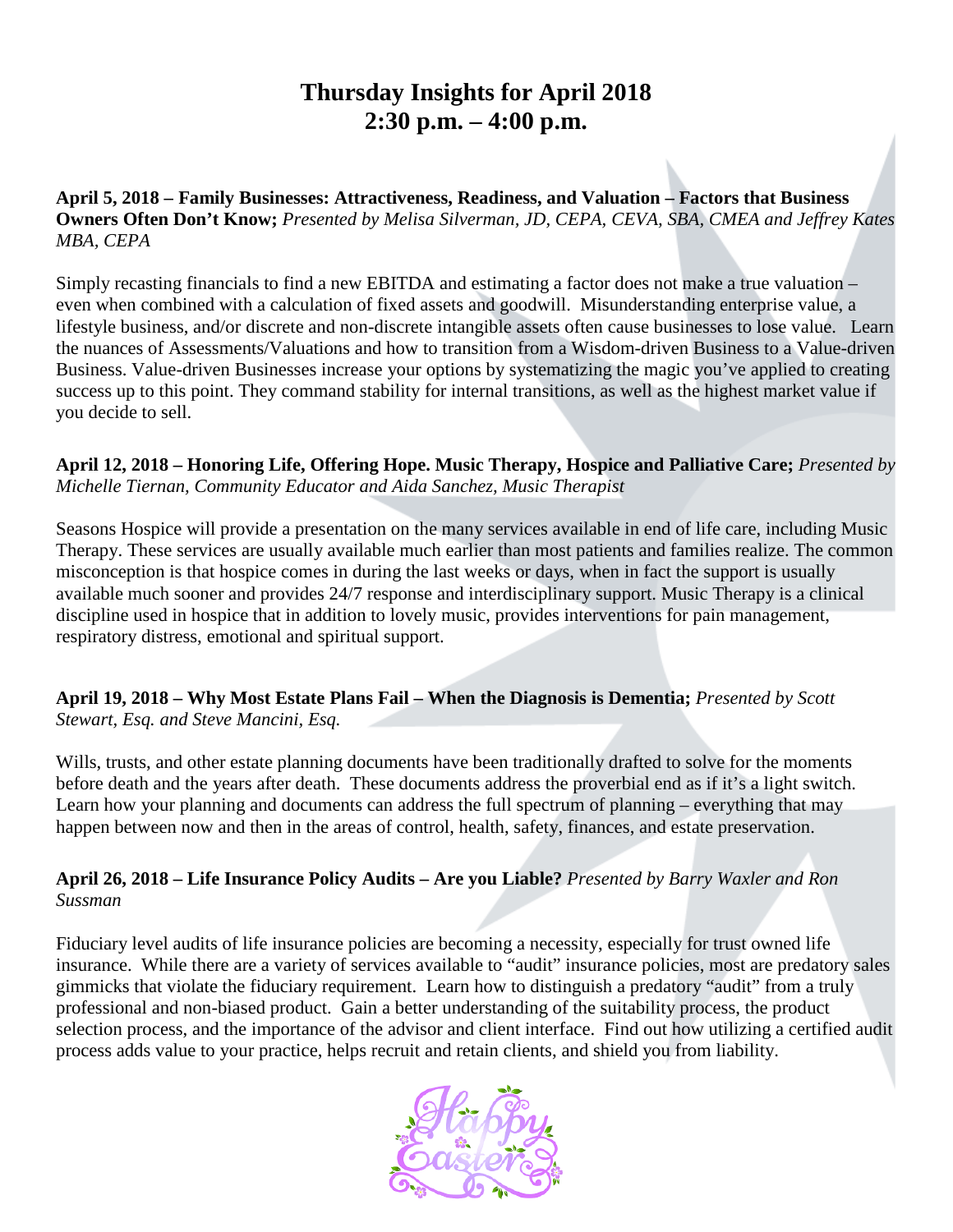# **Thursday Insights for May 2018 2:30 p.m. – 4:00 p.m.**

#### **May 3, 2018 – Pre-Empted for Certified Wealth Strategies Advisor Program**

The Laureate Programs are courses focused on attracting, retaining and working with affluent clientele in a collaborative professional environment. Please visit [www.laureatecenter.com](http://www.laureatecenter.com/) for more information.

#### **May 10, 2018 – VA Aid and Attendance – Who, What, When, and How;** *Presented by Holli Bennet and Alexis Bastedo, Esq.*

It's easy to feel lost among all the government issued programs and benefits out there. In this presentation, Holli and Alexis will help you navigate the programs designed to help veterans, and their spouses, pay for care. We'll take an even closer look into the VA's Aid & Attendance program - which provides tax-free income and free medications to qualifying veterans. You'll learn all the aspects of this program, including who qualifies and what it takes to qualify. This presentation is not only for veterans, but also for anyone who works with and/or helps a veteran, or simply wants to learn more.

#### **May 17, 2018 – Pre-Empted for the California Forum Spring 2018**

The Southern California Institute will partner with The San Diego Business Journal to create a dynamic collaborative event full of the hottest strategic planning ideas and educational content. Check www.scinstitute.org – details coming soon.

#### **May 24, 2018 – Alternative Insurance Trends – What You Can't Afford to Lose;** *Presented by Mindy Cagan-Joslin and Stephanie Bottger*

Review the newest insurance products that can protect you and your family's future. Topics include personal and professional cyber threats, terrorism, and how to personally protect yourself if you sit on multiple boards of directors. This discussion will address the fine line between professional and personal coverage needs.

#### **May 31, 2018 – Pre-empted for Strazzeri Mancini LLP, California Estate and Elder Law, and Southern California Institute Team Building Event**

Every 5th Thursday, the Strazzeri Mancini LLP, California Estate and Elder Law, and Southern California Institute Teams close the offices early to enjoy an afternoon of fun team building activities

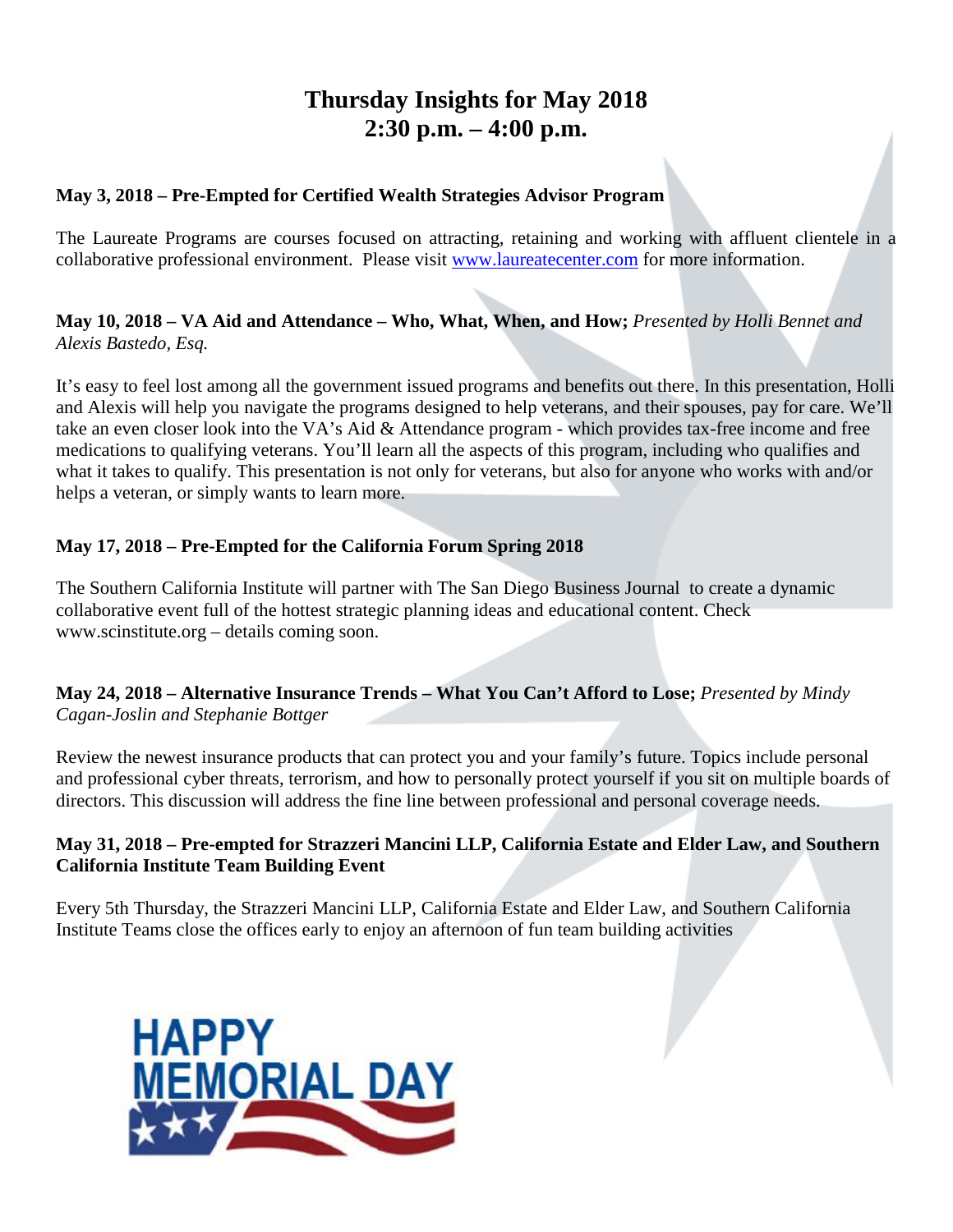## **Thursday Insights for June 2018 2:30 p.m. – 4:00 p.m.**

**June 7, 2018 – Family Businesses: Options for Growth, Succession, and Exit;** *Presented by Melisa Silverman, JD, CEPA, CEVA, SBA, CMEA and Jeffrey Kates MBA, CEPA*

Business owners often face the question of what's next - the decision between keeping and growing the business or transitioning it. Growing the business has its associated short-term rewards and long-term risks. Transitioning the business has the complication of whether it is in whole or in part; internally to the family or team; or selling to the nebulous third party. Business owners often have the feeling that the advice they are receiving is prematurely narrowed. This session will identify and discuss the pros and cons of the myriad of potential strategies as well as the improvements you should start making now to increase the value of the business. Learn how to navigate the tributaries and ramifications of your potential choices.

**June 14, 2018 – Long-Term Care Options - What Families Need to Know Before the Crisis;** *Presented by Amy Abrams, Alzheimer's San Diego and Amy Burfitt, LivHome*

Learn about the LTC options available and the costs associated. Join long-time San Diego experts, Amy and Amy to find answers to help your clients with questions such as: What does Medicare pay for?; What are the different housing options here in San Diego?; What are the different levels of care and how do I choose? How much does it cost?

**June 21, 2018 – Alternative Investments and How They Impact Investment Portfolios;** *Presented by Monica Szakos Cramer, Financial Advisor and Janet Silva, Insurance Agent*

When you are seeking to diversify a client's portfolio to improve returns, will an Alternative Investment be a good fit for the client? How do you know if an Alternative Investment will be a Risk or Reward in your client's holdings? We'll discuss the advantages and disadvantages of holding Alternative Investments and the part they play in diversification.

**June 28, 2018 – Mastering the 1031 Exchange Process and Gaining Technical Fluency Through Case Studies;** *Presented by William Exeter, President and CEO and Charles Jensen, SVP*

Real Estate investing has been a fundamental driver of wealth building in America. The powerful attributes rely on multiple tax advantaged provisions in the tax code. Come gain important knowledge in 1031 exchange services and strategies from two of the most experienced professionals in the field. This knowledge can drive opportunities for your clients who own appreciated Real Estate and are looking for diversification and fresh estate planning ideas. Realtors, CPAs and estate planning attorneys are encouraged to attend.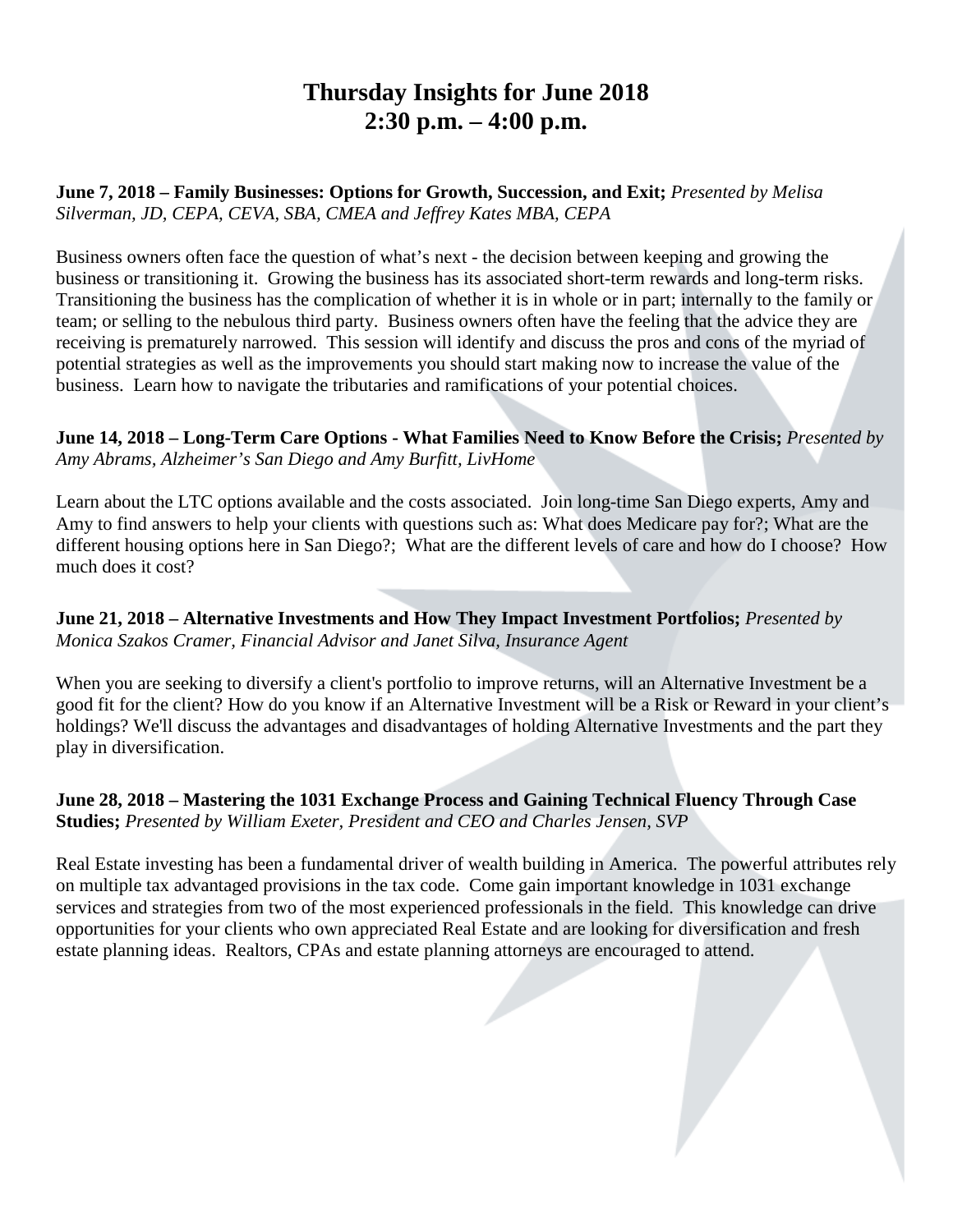### **Thursday Insights for July 2018 2:30 p.m. – 4:00 p.m.**

#### **July 5, 2018 – Thursday Insights Field Trip!**

This week grab a client (or two) and join us for our family round table estate planning discussion. This months Community Insights program will be held at the Del Mar Marriott and the topic will be "Getting Your Legal Affairs in Order in a Changed World." 2:30pm – 4:00pm. Register yourself and your client (separately) at [www.scinstitute.org/CEEL](http://www.scinstitute.org/CEEL) .

#### **July 12, 2018 – Get More and Better Referrals from Professionals and Clients;** *presented by Shelley Lightfoot, Executive Director and Nathalie Fairfax, Professional Problem Solver*

Generate consistent referrals by developing a "Stewardship" mindset and crafting your own compelling message, partnering programs, and signature events that attract and engage wealthy clients and the advisors they work with. Learn how to "vet" the best referral sources, rather than manage too many relationships - and continue to build rapport through giving value and staying "top of mind and market." Shelley will also share The Overlooked Ingredient – how to say "thank you" in the most sincere and compelling way.

#### **July 19, 2018 – Caregiver Economics – How to Protect Yourself as Well as Your Loved Ones**; *presented by Scott Stewart, Esq. and Alexis Bastedo, Esq.*

Estate planning used to just be about the avoidance of probate and estate taxes. Now, though these are important topics, estate planning and trusts need to address the inevitable need for long-term care and possible mental disability/dementia. Additionally, personal wealth can be wiped out upon the disability of either of the spouses if the trust and other assets are not properly planned for. Join Scott and Alexis as they review your options on how to pay for care, and more importantly, how to protect your estate, yourself, your loved ones, and your family relationships.

#### **July 26, 2018 – "Simply" Built to Partner – Partnering with Fiduciaries to Provide Policy Analytics;**  *presented by Barry Waxler and Duwayne Kilbo, MBA, FLMI*

Today's financial landscape is more and more litigious. By partnering with estate attorneys and trust fiduciaries, we can not only change how life insurance is delivered but also help protect the fiduciary in the process. Life Insurance policies are an asset, but are not treated as such, until something goes wrong. The use of policy analytics provides answers before litigation rears its' ugly head. Learn how to use social media to attract this burgeoning market.

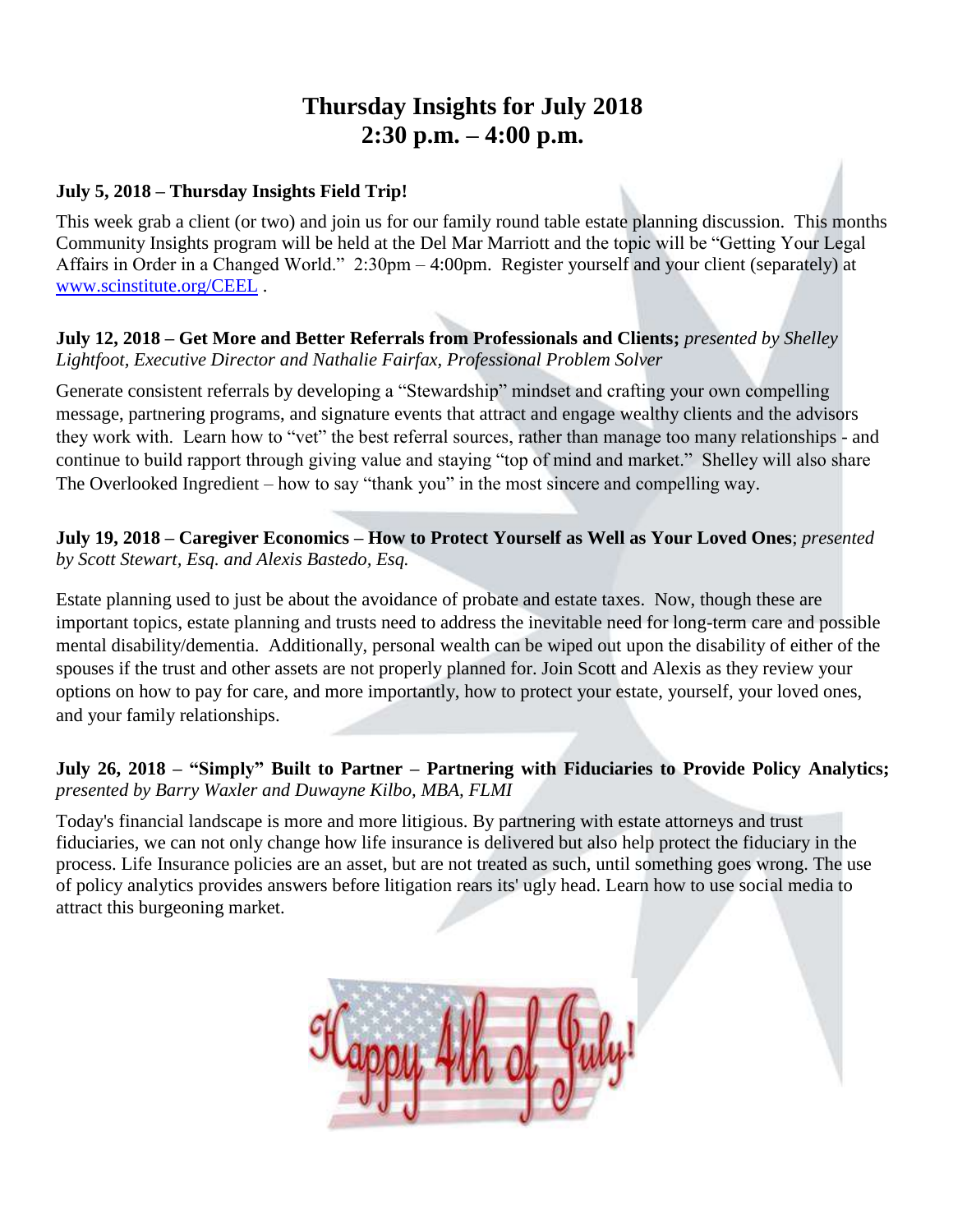### **Thursday Insights for August 2018 2:30 p.m. – 4:00 p.m.**

#### **August 2, 2018 – Pre-empted for WealthCounsel/ElderCounsel Annual Symposium**

Symposium is an *experience* designed to equip estate planning and elder law attorneys with cutting edge tools, out-of-the-box ideas, and connections with the brightest minds in our industry—all so you can grow the practice of your dreams.

#### **August 9, 2018 – The Five Stages of Business - Resulting in Business Success, Stability, and/or Transition;** *presented by Joe Strazzeri, Esq. and Shelley Lightfoot, Executive Director*

A certified valuation uses more than just EBIDTA and a multiple to derive value. For most businesses moving though the five stages of business is the greatest factor for increasing enterprise value and stability. The evolution of who is responsible for separate core functions, decreasing risk, increasing standardization of processes, and reporting is key. Melisa and Shelley will review EBIDTA/multiple/valuation and then share a method to facilitate team alignment and empowerment, refine the directions of the company, and lay the foundation to create efficient, targeted implementation plans for the business that increase the value and stability.

#### **August 16, 2018 – Trustee Training: Rights and Responsibilities;** *presented by Steve Mancini, Esq. and Brooke Jensen, Esq.*

A loved one has just passed away and now the successor trustee must serve as trustee of the living trust. Are they prepared to handle the myriad of questions regarding their rights and responsibilities, taxes, and investments in the different situations? Join Steve and Brooke for an overview of the legal and procedural requirements of trust administration to assist trustees and their advisors to properly discharge their duties and avoid personal liability while preserving the important family relationships. The discussion is also the perfect opportunity to review the terms of your trust for this inevitability.

#### **August 23, 2018 – Help Your Clients Protect Their Business From the Unexpected;** *presented by Monica Szakos Cramer, Vice President and Zaira Espinoza, Financial Advisor*

Whether your clients have a large company or a small family-operated business, the profitability of any business is contingent upon intelligent strategy and planning. Protect your book of business by helping your clients maintain a sucessful and strong business. Understand about strategies to help ensure that all the efforts and money invested in a business will not disappear when the unexpected happens. Through these strategies you and your clients can be protected from:

- Unintended or unwelcome transfers of ownership;
- Heirs being stuck with an inheritance they cannot use;
- Unsecure funding of the transfer of ownership of the business; and
- Potentially lengthy probate courts and lawsuitsthe business.

#### **August 30, 2018 - Pre-empted for Strazzeri Mancini LLP, California Estate and Elder Law, and Southern California Institute Team Building Event**

Every 5th Thursday, the Strazzeri Mancini LLP, California Estate and Elder Law, and Southern California Institute Teams close the offices early to enjoy an afternoon of fun team building activities.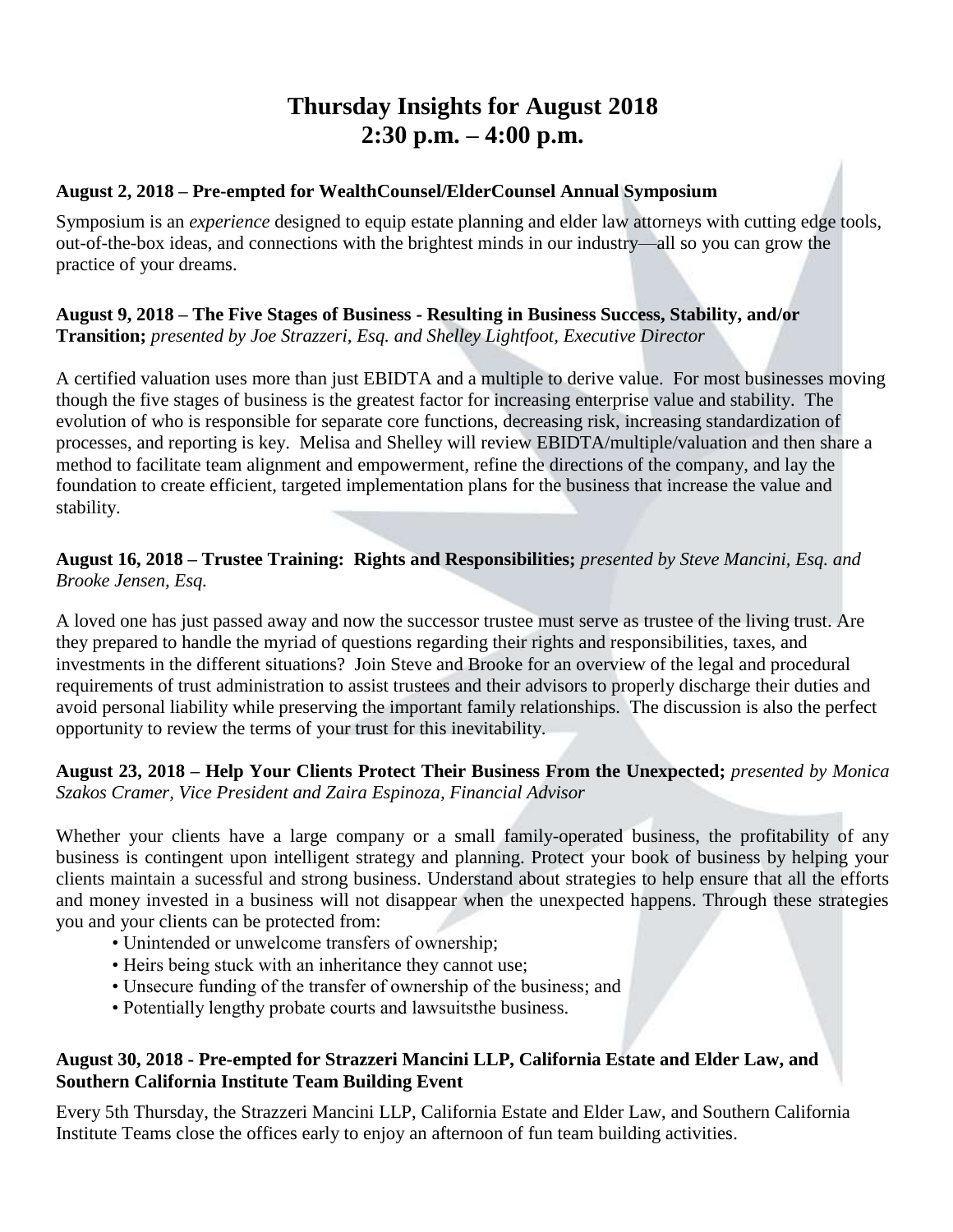### **Thursday Insights for September 2018 2:30 p.m. – 4:00 p.m.**

**September 6, 2018 – The 4 Questions Every Business Owner Should Know the Answers To;** *presented by Melisa Silverman JD, CEPA, CEVA, SBA, CMEA and Steve Mancini, Esq.* 

Driving income or driving value is the choice that every business owner intentionally or unintentionally makes - whether they plan on keeping and growing the business or transitioning it to their family or a third party. These four questions offer process and clarity: Where are you now? Where are you going? How will you get there? and What's next? Join Melisa and Steve as they reveal examples of the realities, ins and outs, and radical results from these simple questions. Leave with a plan, process, and how to accomplish it.

#### **September 13, 2018 – Congratulations! You're 65 - Now What? Medicare Secrets Your Clients Need to Know in Time for Open Enrollment and Other Caregive Economics;** *presented by Diane Gaswirth and Alexis Bastedo, Esq.*

The Medicare-eligible population is expanding exponentially as baby boomers age into the program at a rate of 11,000 every day. Some will need acute care (short-term), others will need long-term care, and many will need both. Diane will share the A, B, C's and D's of Medicare, eligibility criteria, timelines associated with enrolling to avoid financial penalties and the differences between Medicare Supplement and Medicare Advantage plans. Leave prepared for the upcoming Open Enrollment Period and the changes coming in 2019. Alexis will review options on how to pay for care not covered by Medicare, and more importantly, how you can help your client's protect their estate, themselves, their loved ones, and their family relationships.

#### **September 20, 2018 – The Democratization of Real Estate – It's Not Just for Institutional Investors Anymore;** *presented by Maureeen Verduyn, CFP, EA, M.Ed. and John Grady, SVP, Cantor Fitzgerald*

Real estate can be one of the most effective investment vehicles out there when it comes to generating recurring, passive tax-favored cash flow along with the potential upside when property values increase. The largest institutional real estate companies have traditionally been all but inaccessible to retail clients and until recently, other than through REITs, the average investor had little chance of participating in these large commercial opportunities. That is now changing - fast forward to today, sponsors and syndications have changed dramatically. Join Maureen and John to understand how advisors can provide the same quality real estate investments to their retail clients that were previously accessible to only pensions and endowments.

#### **September 27, 2018 – SCI Quarterly Mixer; 8th Annual "Margaritaville"**

While we often come together for education and collegiality, let's take this opportunity to just enjoy each other's company. Send us your margarita recipes – we'll taste them all and choose the top three to serve at the mixer along with some delicious south-of-the-border treats. Can your favorite beat last year's winner?

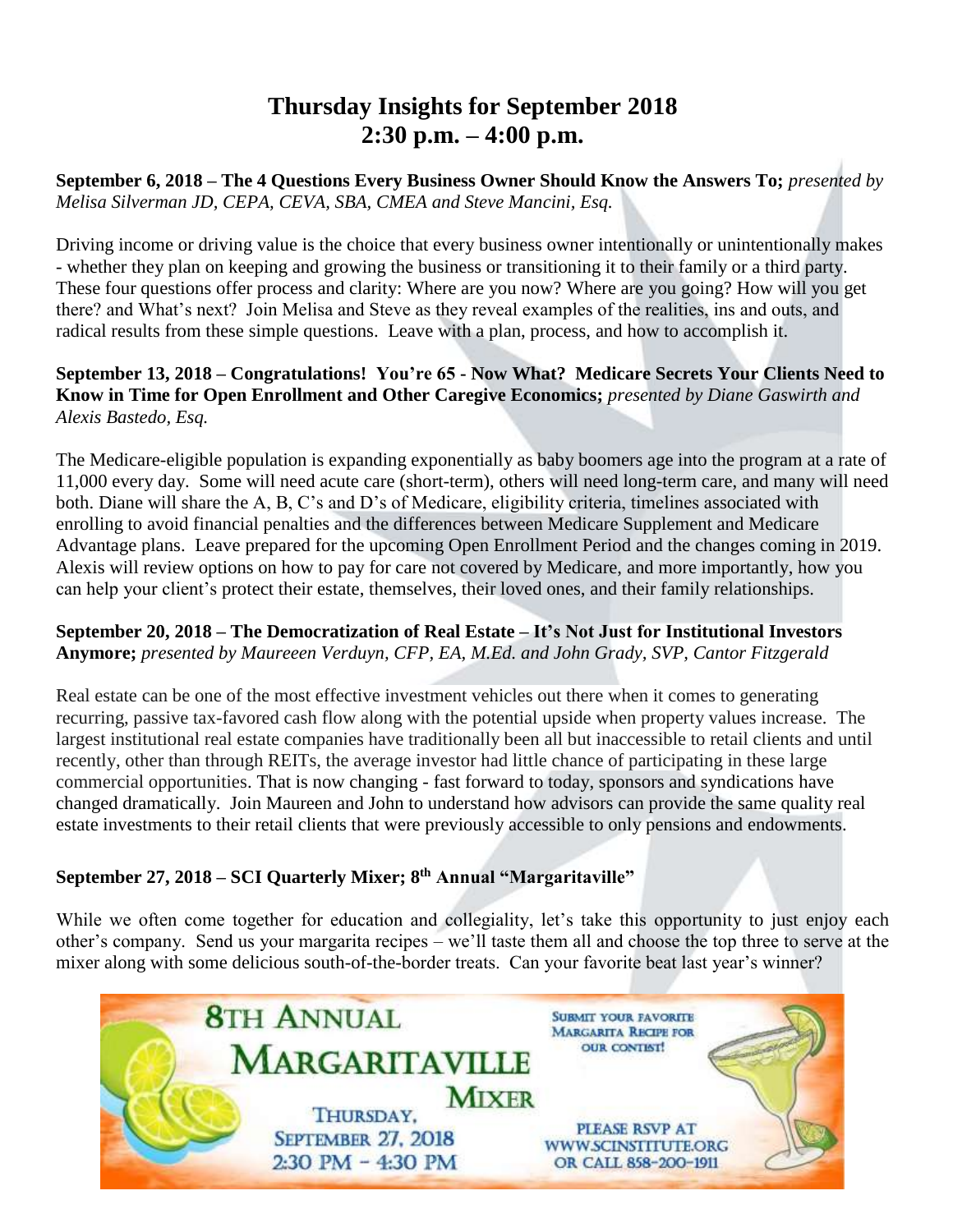### **Thursday Insights for October 2018 2:30 p.m. – 4:00 p.m.**

**October 4, 2018 – Release Your Practice Floodgates: Business "Exit" Planning – Valuations and the 10 Options**; *presented by Melisa Silverman, JD, CEPA, CEVA, SBA, CMEA and Joe Strazzeri, Esq.*

Learn: 1) the anatomy of a Qualified Valuation and how to use it as a punch list to enhance the value of your client's business; and 2) each of the 10 exit options and how to explain them technically. Help your referral sources generate more and significant clients for themselves and you through message, process, counseling, fee quoting, and legal know-how. Leave this presentation with a business plan, checklists, marketing materials, powerpoint presentations, and a way to go home and make money.

#### **October 11, 2018 – Trustee Training: Rights and Responsibilities;** *presented by Steve Mancini, Esq. and Brooke Jensen, Esq.*

A loved one has just passed away and now the successor trustee must serve as trustee of the living trust. Are they prepared to handle the myriad of questions regarding their rights and responsibilities, taxes, and investments in the different situations? Join Steve and Brooke for an overview of the legal and procedural requirements of trust administration to assist trustees and their advisors to properly discharge their duties and avoid personal liability while preserving the important family relationships. The discussion is also the perfect opportunity to review the terms of your trust for this inevitability.

**October 18, 2018 – A Different Perspective for Women Towards Investing for Retirement;** *presented by Monica Szakos Cramer, Vice President and Zaira Espinoza, Financial Advisor*

Many women may have 15 or more years before retirement. And because of that length of time, feel they have plenty of time before they need to begin thinking about their retirement, or setting some money aside for it. In addition, women encounter unique challanges that may interfere with their career. Consequently, they may end up with less workforce duration and fewer savings and lower social security savings. This presentation will give you insights as to how to help guide your female clients that may think about starting "tomorrow" with a different perspective and show you why guiding them to start today makes financial sense.

#### **October 25, 2018 – Pre-Empted for the Laureate in Wealth Strategies (LWS) and Advisor in Wealth Strategies (AWS) Programs**

The Laureate Programs are courses focused on attracting, retaining and working with affluent clientele in a collaborative professional environment. Please visit [www.laureatecenter.com](http://www.laureatecenter.com/) for more information.



Wednesday, **October 10, 2018 THE WESTIN** 

**SAN DIEGO GASLAMP QUARTER** 

910 Broadway Circle, San Diego, CA 92101 7:00 - 7:30 am - Registration/Networking • 7:30 - 8:00 am - Breakfast<br>8:00 - 10:00 am - Panel Discussions/Awards Program